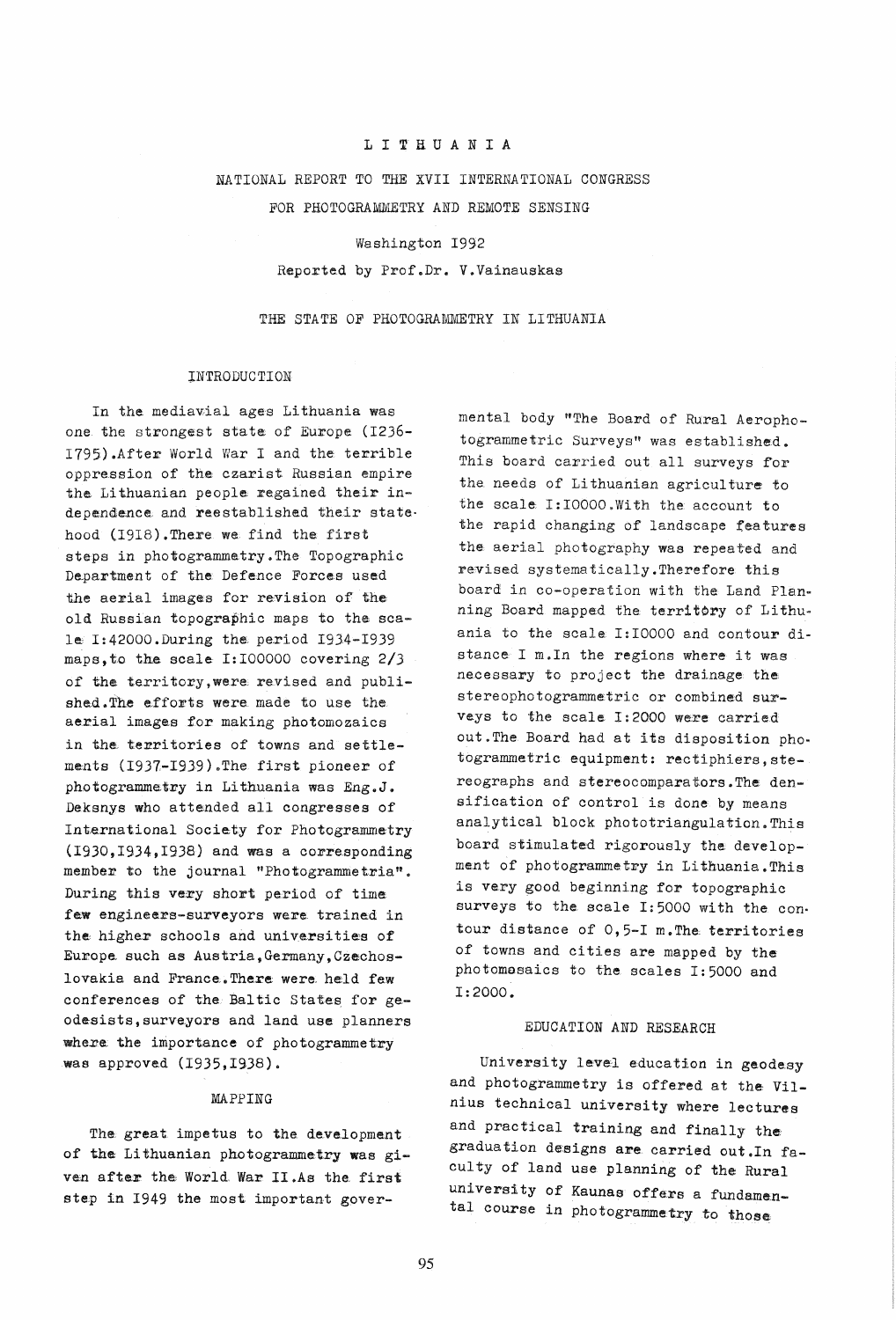studying for degree of a land use plan ners.Brief courses in photogrammetry are given for the students studying the architecture,geography,geology,forestry and agriculture.Education in photogrammetry on the lower level in the land surveying branches of the, state. technical schools is also provided.

In Lithuania only five theses for the degree of candidate of technical sciences have been written on subjects related the photogrammetry and two doctorial theses concerning the optimization, projecting, adjustment and estimation of measurement information.

Candidates of technical sciences are: Y.Yainauskas "The investigation of errors in photogrammetric networks"; P.Kausakys "The aerophotogeodetic investigation of properties of landscape for the needs of  $melioration$ "; R. Vilunas "The investiga tion of the deformations on construction systems by means of photogrammetry"; A. Zalnierukas "The planimetric phototriangulation under use EC" and A.Pilipaitis "The improvement and investigation of photogrammetric approaches for inventory of cultural heritage".

Doctors of technical sciences are: V. Vainauskas "The optimum photogrammetric methods for solving of engineering problems with regard to the properties of geodetic measurements" and J.Skeivalas "The mathematical treatment of geodetic measurements with regard to tolerances". The scientific degrees were given in Moscow at the funda mental university for engineers of geodesy, aerial surveying and cartography.

# ANALYTICAL PHOTOGRAMMETRY

In recent years digital computers are being widely used in automatization of processing of the measurement infor mation.Therefore for processing of any information of photogrammetric measurements universal and standardized algo ri thms and programmes have. been elaborated; that was usefull for processing of any images (aerial, terrestrial, metric, nonmatric,etc.).

For the improvement of more rigorous digit models the method of a simultane ous appliance of conditions of complanarity and collinearity as well as the method of including the so-called quasicontrolled points for processing images under conditions of collinearity have been elaborated.As a result the amount of information measured can easily increase. besides, without any additional means and efforts.For solution of various enginee-

ring problems, neighbouring models of an object must be together processed and photogrammetric networks established.

For the preliminary establishment of networks, the method of independent models is applied,and the final rigorous adjustment of bundles is carried out by means of successive changing of resection and intersection under conditions of perspective or projective collinearity.Topological adjustment of photogrammetric net  $$ works of this kind does not need making and solving large systems of equations; owing to this PC computers can be used. Besides,such stepfull adjustment of networks allows to use any functional stochastic model.This method of phototriangulation has especially justified itself in architectural photogrammetry when spacial closeness and girdleness of object investigated had to be taken into account

Considering the properties of topological processing of measurement information,an effective method has been worked out, i.e. a method including and proces sing additional measurements with photogrammetric ones,such as the length of lines,directional angles and azimuths,elevations of points,horizontal and vertical angles and others.All additional measurements are included into the process of computation through quasicontrolled points,besides without any essential increase in calculation and parameters to be determined.Weight matrix (stochastic model) is formed in an empirical way.Besides, such an empirical choice of stochastic model reduces resolutely the influence of slight but gross mistakes in measurements,and as a result of this,an automatic rejection of measurements appears to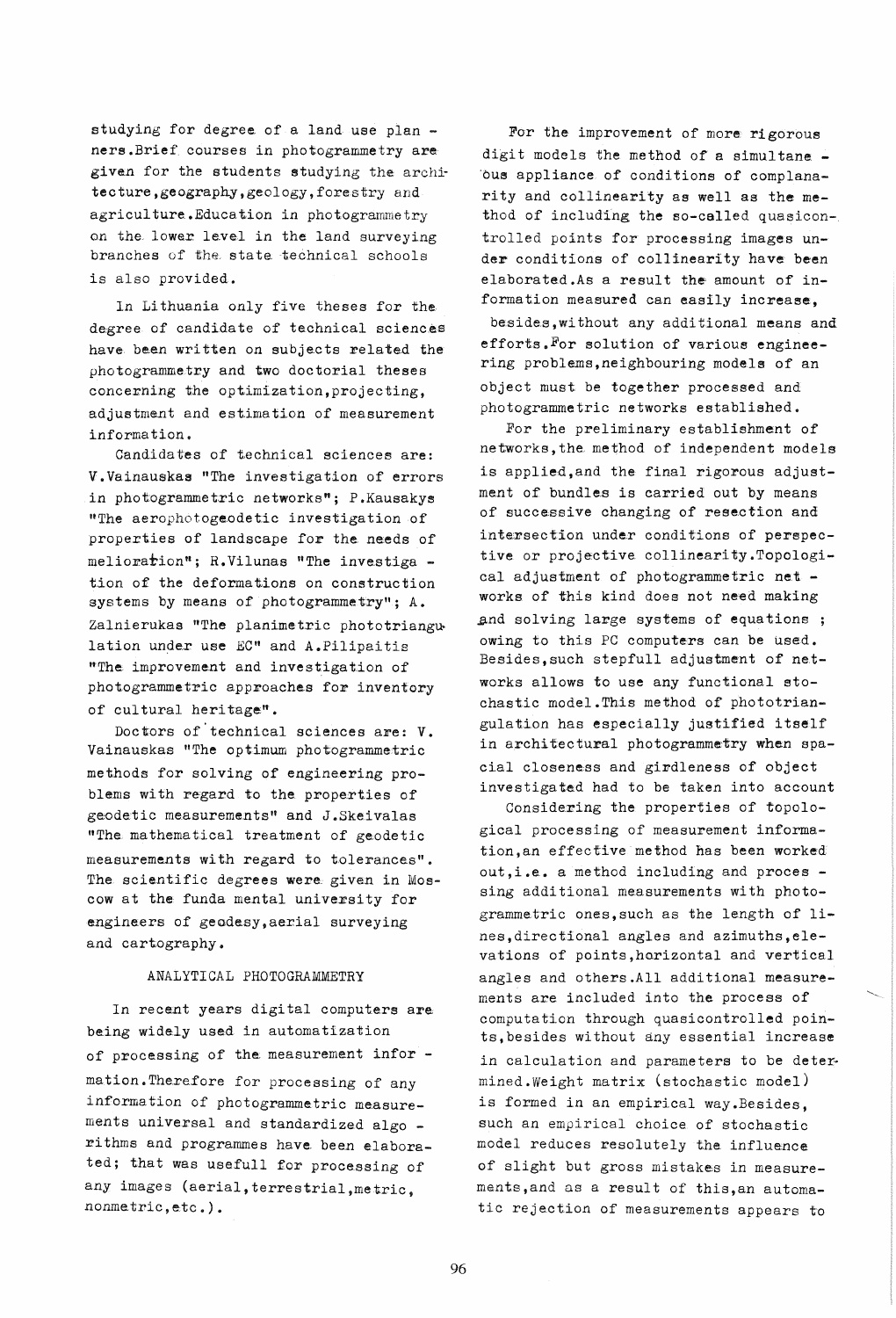be unfit. Experimental work demonstrated that the accuracy of final results increases two or three times if empirical weights are used.

It shoud be pointed out that important achievements were made in the field of treatment and adjustment of measurement information in geodetic and photogrammetric networks when using the theory of probability and mathematical statistics. Consequently when we have HARDWARE and SOFTWARE and in this way one can normally  $work.$ 

### CLOSE-RANGE PHOTOGRAMMETRY

It was necessary to carry out complex inventory of the most valuable historical architectural monuments, to do research work in future as well as to aid the restoration in 1969 a research Laboratory of Engineering Photogrammetry was established at Vilnius University and 1976 at The Institute of Preservation of Monuments the Laboratory of Architectural Photogrammetry was founded.

The first laboratory is occupied with provision of photographic data and complex inventory to the creation of photogrammetric archives of valuable historical architectural monuments. The latter laboratory is mainly concerned with the provision of photogrammetric data to the architects restorers, necessary for the preparation of restorative designs. In a period of rather short time the complex inventory of the old castles of Vilnius, Trakai, Birzai, Medidinkai, Kréva, the ensembles estates, the ancient etnographic villages was carried out. The plotting of the ancient towns was made by the architectural laboratory and the front elevation drawings were plotted to a scale I:100 and the line drawings of details were made to an enlarged scale I:20 or I:10.

Since 1980 in both laboratories worked out automated photogrammetric systems (APMS) for surveying small objects such as architectural monuments, landscapes and geological formations (architectural ensembles, archeological objects, slashing coasts of various water bodies, travelling dunes, etc.). The main base for the systems is photocameras, stereocomparators, PC, a

numerical coordinatograph.

On the basis of these systems the first attempts to organize the establishment of digital photogrammetric archives of cultural monuments were made.But realization of this idea is limitted by the possibilities of the technical base avai- $J$ able.

Combination of aerial and terrestrial photogrammetry opens wide possibilities in surveying archeological heritage to to the enviroment and enables to evaluate properly their protection.

## ACTIVITIES OF THE NATIONAL COMMITTEE

The birthday of the Lithuanian Committee for Photogrammetry and Remote Sensing is said to be 1983 there was held first conference on the problems of close-range photogrammetry; they were the following:

I. The application of geodetic and photogrammetric methods in research of cultural and natural objects // Allunion / republican conference. Vilnius. 1983;

2. The problems of cartography of cultural and natural monuments // Allunion/ republican conference. Vilnius. 1989;

3. The architectural photogrammetry // International conference. Vilnius. 1989.

## **BIBLIOGRAPHY**

The fundamental books and papers concerning photogrammetry and remote sensing including treatment of measurement information.

#### Books

Vainauskas, V. Photogrammetry (in Lithuanian). Science. 1977. P.216. Vilnius. Skeivalas, J.M. Mathematical treatment of geodetic measurements (in Russian). Nedra. 1991.P.160.Moscow.

### Papers

Vainauskas, V.V. To the prediction of accuracy of aerophototriangulation esta blished on optical-mechanical devices (in Russian) // Geodesy and cartography. 1956.No.4.P.I4-2I.Moscow.

Vainauskas, V.V. Application of multiin tersections / resections in photogrammetry (in Russian) // Geodesy and cartography.1957.No.7.P.13-18.Moscow. Vainauskas, V.V. Multistrip planimetric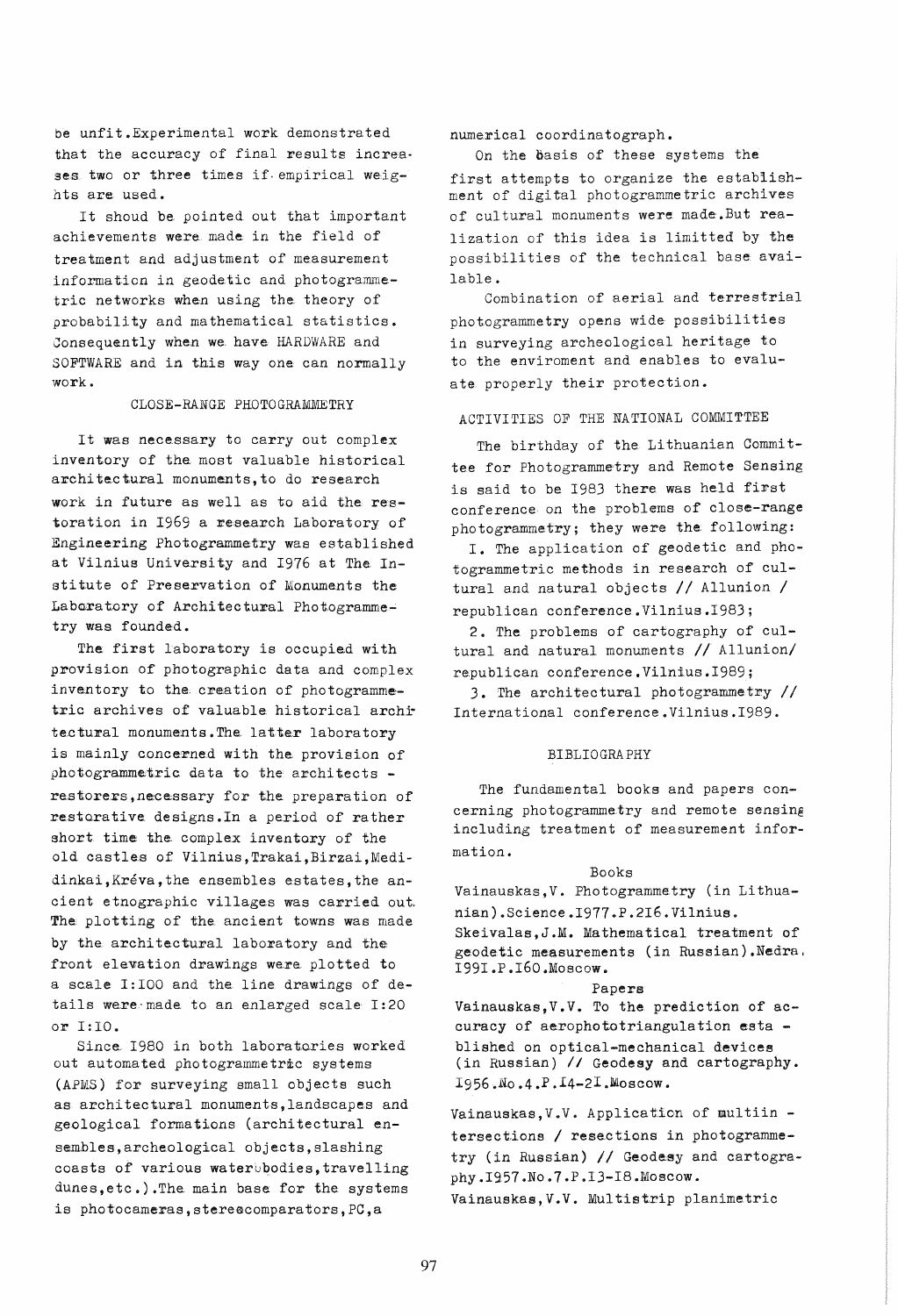aerotriangulation (in Russian) *II* Geodesy and cartography. 1961. No. 9.P. 33-41. Moscow. Vainauskas,V.V. Adjustment of block aero-, phototriangulation (in Russian) // Geodesy and cartography.1963.No.8.P.40-46. Vainauskas, V.V. On the prediction of accu-

racy in the block phototriangulation (in Russian) *II* Geodesy and cartography.1976. No.3.P.41-45.Moscow.

Vainauskas, V.V. System of models for optimization and estimation of geodetic and photogrammetric control networks (in Russian) // Geodesy and cartography.1979.No. 8.P.23-JO.Moscow.

Vainauskas, V.V. Pilipaitis, A.A Optimum algorithms for architectural photogrammetry (in Russian) // Geodesy, cartography and aerial survey.1984.Vol.39.P.II8-127.Lwow. Vainauskas,V.V.Mardosiene,D.V.Putrimas,R.& Application of analytical photogrammetry tor solving of problems in engineering (in Russian) *II* Geodesy and cartography. 1984.No.10.26-J1.Moscow.

Vainauskas, V.V. On the development of algorithms for solving of photogrammetric tasks (in Russian) // Geodesy and carto graphy.1985.No.12.P.26-30.Moscow.

Vainauskas,V.V.Pilipaitis,A.A.Mardosiene, D.V. Automated photogrammetric system for mapping (in Russian) // Geodesy, cartography and aerial survey.1985.Vol.42.P.II7 -124.Lwow.

Vaianauskas, V.V. Simultaneous adjustment of photogrammetric and physical measurements in aerophototriangulation *II* Geodesy and cartography.1963.No.2.P.42-49.Moscow.

Vainauakas,V.V. Accuracy of analytieal close-range photogrammetry (in Russian) Geodesy and cartography.1985.No.3.P.35-39. Moscow.

Vainauskas, V.V.Jarutis, R.A. Aerophototrian gulation using non-metric images (in Russian) // Geodesy and cartography.1987.No.<br>10.P.34-38.Moscow.

Vainauskas, V.V. Aerophototriangulation using condition of collinearity (in Rus $sian$ ) // Geodesy, cartography and aerial

survey.I988.Vol.47.P.I05-109.1wow. Vainauskas,V.V. Application of additional information by establishment of projective. models (in Russian) *II* Geodesy and cartography.1989.No.6.P.33-35.Moscow. Vainauskas, V.V. Analytical aerophototriangulation (in Russian) Geodesy,cartography and aerial survey.1989.Vol.50.P.127- 132.Moscow.

Vainauskas, V.V. Aerial block phototriangulation (in Russian) *II* Geodesy and cartography.1990.No.5.P.32-36.Moscow. Vainauskas, V.V. Aerophototriangulation using simultaneously the conditions of complanarity and collinearity (in Russian) // Geodesy and photogrammetry in under ground deposits.1988.P.45-51.Sverdlovsk.

Wainauskas W.: Ueber die Ausgleichung der raeumlichen Bildtriangulation und ihre Genauigkeit bei der Anwendung der Polynome von zwei Veraenderlichen // Vermessungstechnik.1966.Nr.1I und Nr.12.S. 412-420 und 453-456.Berlin.

'Vainauskas, V.V. Mathematical model of analytical photogrammetry (in Lithuanian) *II* Papers of geodesy.1979.Vol.1I.P.80-94 Vilnius.

Vainauskas,V.V. Accuracy of radial and aerial phototriangulation (in Lithuanian Papers of geodesy.1972.Vol.4.P.17I-185. Vilnius.

Pilipaitis, A.A. About organization of archive of digital models cultural monuments (in Russian) // Geodesy and cartography.1987.No.10.P.38-40.Moscow. Keivalas, J.M.: Der Einfluss der Fehler von Ausgangsdaten auf die Genauigkeit der ausgeglichenen Groessen *II* Vermessungstechnik.I975.Nr.4.S.145-146.Berlin. Skeivalas, J.M. The Effect of Tolerances on the Esimation of Measuring Accuracy // Geodesy, Mapping and Photogrammetry. 1981.Vol.20.No.P.9-I3.Wasnington. Skeivalas, J.M. The effect of tolerances smoothing of one simple measurement (in Russian) *II* Geodesy and aerial survey. -I988.No.1.P.64-67.Moscow.

Skeivalas, J.M. Hoffmeister, H. Fehlertheoretishe und technologische Grundlagen fuer Industrievermessungssysteme // Vermessungstechnik.1989.Nr.4.S.123-127.Berlin.

Skeivalas,  $J.M.$  The criterium of efficien-

cy on estimation of mathematical expectation under contaminated distribution (in Russian) // Geodesy and cartography. 1989.No.6.P.16-18.Moscow.

Skeivalas, J.M. Determination of effect